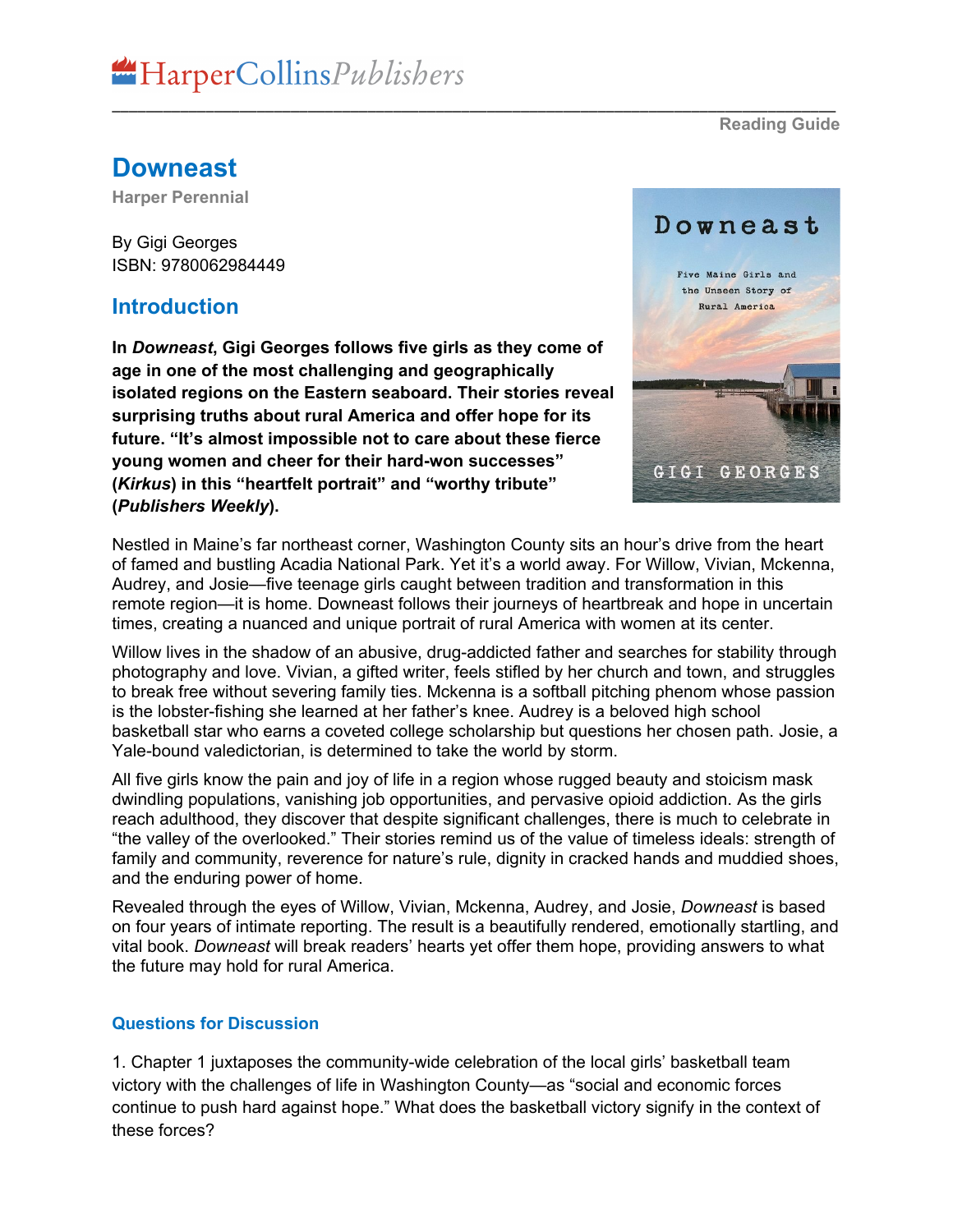2. At the end of Chapter 2, Downeast is described as "willfully timeless." As you read about the early lives of the girls and the place they call home, what does this mean to you? Would you describe the place of your upbringing, or your current hometown, in this way? What's similar or different?

3. Phoebe is distraught when she is pregnant and learns that she's having a girl (Mckenna). Why is she ultimately surprised? What does Mckenna represent in this generation of young women growing up in rural places?

4. Mckenna and Audrey are both born into "fishing families." How are their families' influences similar or different? How are the two girls similar or different in outlook, personality, and desires for their own lives?

5. How are Josie and her sisters similar to or different from many of their peers? What factors do you attribute most to their success?

6. What does the wharf signify for Willow?

7. Josie and Vivian grow up in the same Baptist church in a culture of strong faith. How does each react to the centrality of faith in her youth? In what way do their reactions help inform their life choices?

8. Several key mentors in the book—Frannie (the art teacher), Ann-Marie (the English teacher), and the Seacoast Mission's Manny and Lois—find their way to Downeast Washington County as adults. How are their influences different from those of multigenerational Downeast mentors like Olivia (the basketball coach/lobstering captain) and Lauren (the high school principal)? How are they similar? In your view, does one group offer more to the students than the other?

9. What do you take away from reading about the development and efforts of the Narraguagus High civil rights team? Do you believe that efforts such as these, designed to raise awareness and advocate for greater tolerance, are more or less difficult to sustain in small communities like those Downeast (versus suburban or urban areas)? Why?

10. One of the book's themes is the success of girls in the region—how many are excelling, surpassing the boys in academics, athletics, and leadership within and outside the school walls. In Chapter 7, Narraguagus High principal Lauren Donovan wrestles with the question of why so many local boys are falling behind. She observes "a kind of batting down among the boys that goes on, that constant feeling like everything they say and do is wrong." She also concludes that "maybe that's why they're not trying. Someone needs to show them the way, without making it seem as though they are being put down all the time." What do you think of Lauren's observations? Why do you think so many boys are "falling behind"?

11. Do you believe there is a "class system" within the Downeast community that mirrors broader societal and economic inequalities, or a notable lack of one? Why?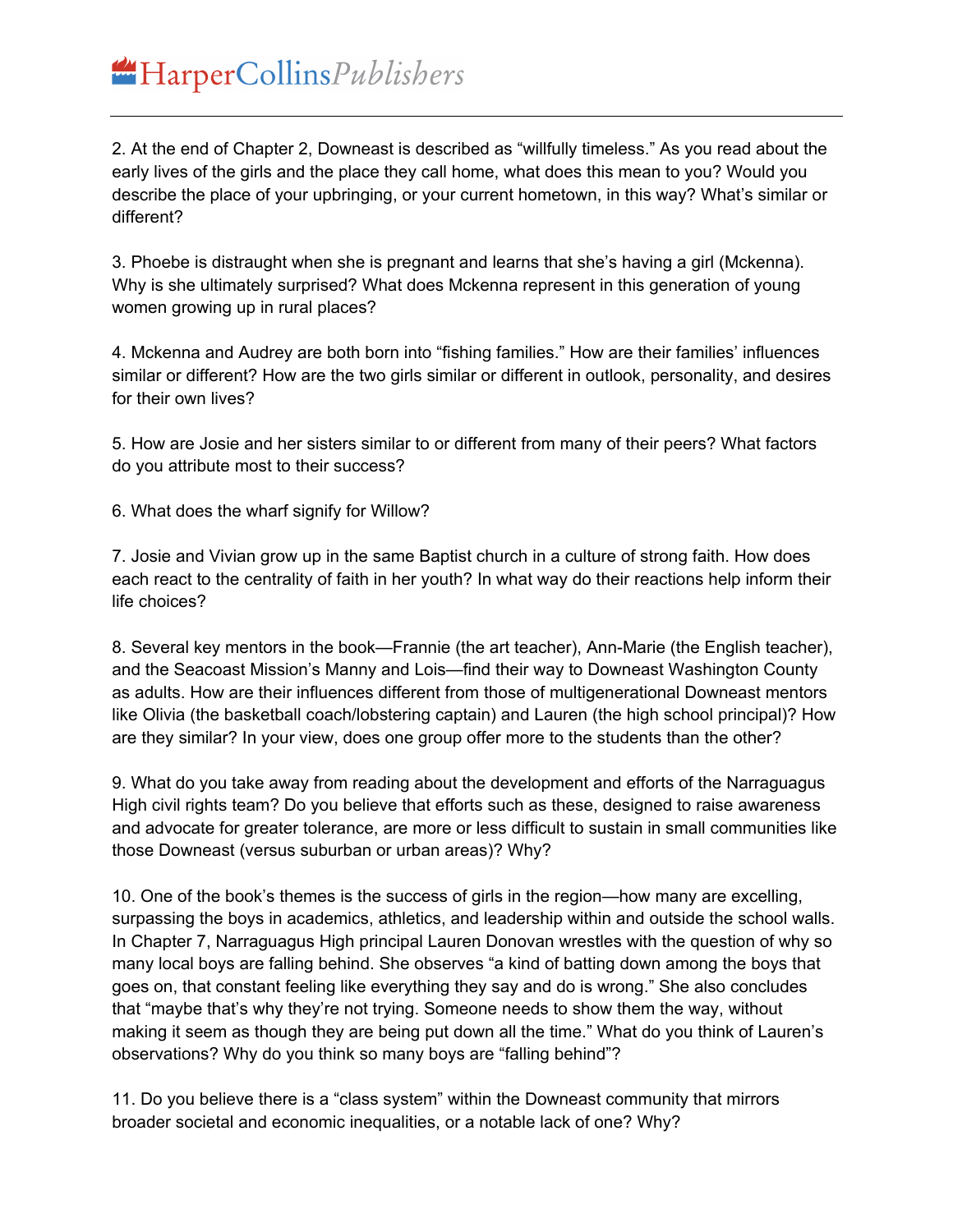12. In a region where 25 percent of the population lives in poverty, many Downeasters pride themselves on rallying as a community to help each other. And indeed, there is evidence that they do rally consistently and in meaningful ways, creating a high degree of social capital. Do you believe this phenomenon is more prevalent in smaller communities, or is it also significantly evident in larger cities or suburbs?

13. In Chapter 12, Audrey makes a decision to leave Bates College that many would call difficult, but to her was natural. What do you think of her choice, and why?

14. Willow and Vivian take dramatic steps to change aspects of their lives after high school, and struggle to find their footing. Mckenna and Josie, on the other hand, appear to chart a more unfettered course toward their pursuits. What factors influence the trajectory of each of the girls' stories? How do Willow and Vivian's choices help them build toward a future that reflects their hopes and desires?

15. Which of the five young women do you most relate to—and why?

16. Resilience is a core theme in the book. Which of the girls do you believe shows the greatest resilience? In what ways do you see that exhibited?

17. As COVID-19 overtakes the nation in the spring of 2020, Downeast's lobster fishing industry appears in peril. How do fishermen like Olivia Marshall and Mckenna navigate this obstacle? What do their experiences reveal about the Downeast community?

18. What do Grandma Sarah and Audrey represent in the context of past and present in places like Downeast Maine? What is Sarah's view of "progress"? How does Audrey navigate between tradition and progress in her outlook and choices?

19. The final line of the Epilogue states that, when thinking about Downeasters and other smalltown Americans, "perhaps, it is not they who have been left behind, but the rest of us." What does this mean to you, and to what extent do you think this is true?

#### **Profiles of** *Downeast's* **Five Young Women:**

**Josie** is an artist and class valedictorian, now at Yale. She's the second student ever to attend Yale from the local high school (the first was her sister). She's been working to reconcile her Baptist upbringing with new perspectives. Although she plans to pursue a career and life beyond her Downeast roots, she returns regularly and continues to be strongly connected to her family and community.

**Mckenna** is a gifted softball pitcher who has been hauling lobsters since childhood. As she finishes high school, she is torn between offers from two colleges and her passion: becoming one of the few women in the area to captain her own lobster boat.